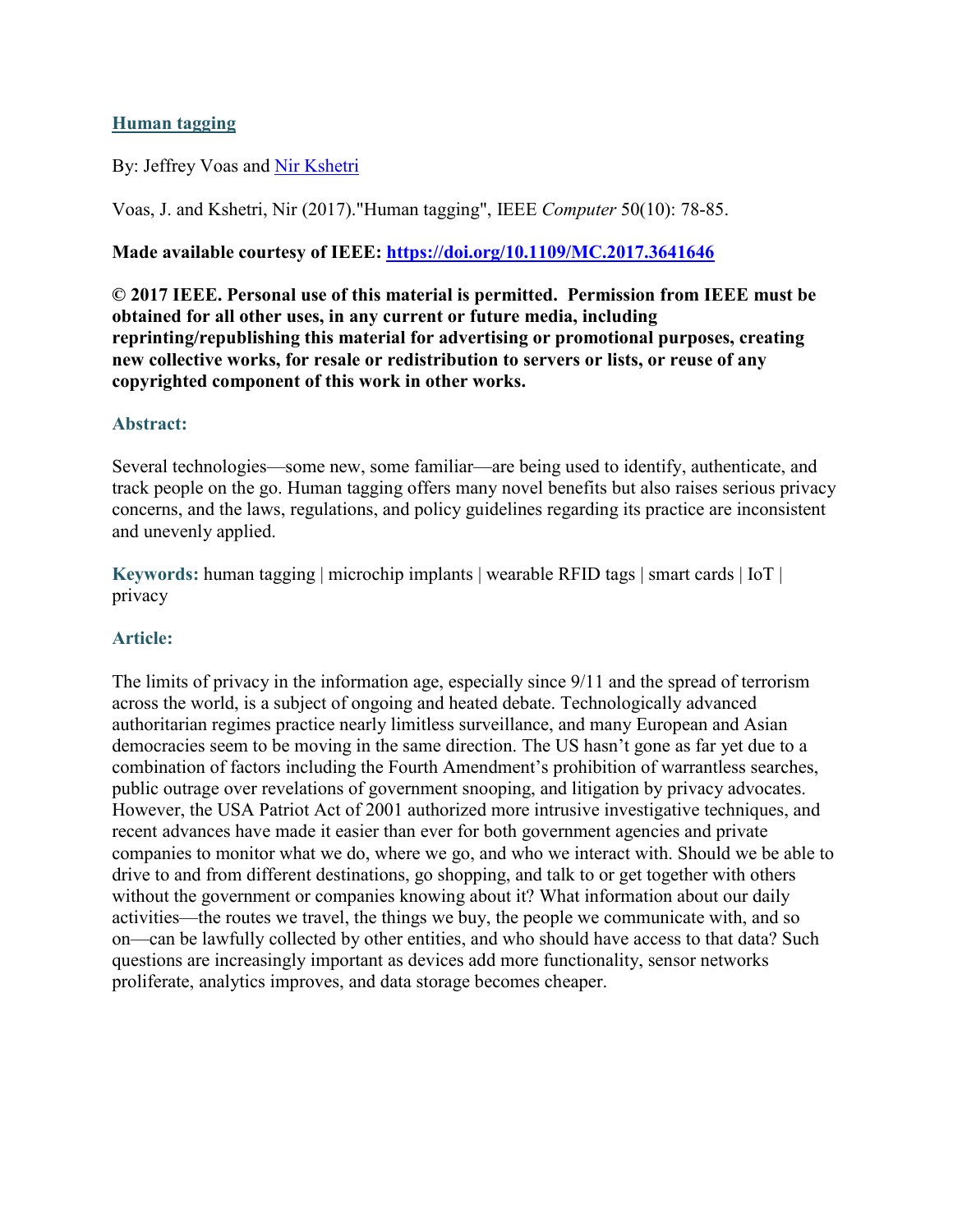| <b>Technology</b>    | <b>Examples</b>                                                    | <b>Applications/benefits</b>         | <b>Risks/concerns</b>               |
|----------------------|--------------------------------------------------------------------|--------------------------------------|-------------------------------------|
| Microchip implants   | · VeriChip/PositiveID                                              | Identification/authentication        | Possible health complications (for  |
|                      | · Microchips Biotech                                               | • Access control                     | example, infection, chip migration, |
|                      | · Epicenter (Stockholm, Sweden)                                    | · Medical records access             | and cancer)                         |
|                      | • Three Square Market (Wisconsin,                                  | • Medical applications (for example, | Device cloning/identity theft       |
|                      | USA)                                                               | glucose monitoring and drug          | Surreptitious employee tracking     |
|                      | · Baja Beach Club (Barcelona,                                      | delivery)                            | Human trafficking                   |
|                      | Spain)                                                             | · Electronic payments                |                                     |
|                      |                                                                    | · Cadaver identification/tracking    |                                     |
| Wearable RFID tags   | · Alzheimer's Real Time Location                                   | · Identification                     | Easily removed                      |
|                      | System                                                             | • Low-cost tracking                  | Vulnerable to wear and              |
|                      | • QR-coded stickers (Iruma, Japan)                                 | • Identifying lost                   | tear/weather                        |
|                      |                                                                    | dementia/Alzheimer's patients        |                                     |
|                      |                                                                    | · Improved elder care management     |                                     |
| Fitness and activity | · Fitbit, Jawbone UP, and Nike+                                    | · Increased workplace health,        | · Invasive employee monitoring,     |
| trackers             | Fuelband bracelets                                                 | wellness, and productivity           | including outside the workplace     |
|                      | Smart watches                                                      | • Lower company health insurance     | Discrimination against employees    |
|                      |                                                                    | costs                                | due to poor health or low           |
|                      |                                                                    |                                      | productivity                        |
| Smart cards          | · Visa payWave, Mastercard                                         | · Electronic payments                | Lesser-known vulnerabilities-       |
|                      | PayPass, and GeldKarte (Germany)                                   | · Two-factor/multifactor             | false sense of security             |
|                      | • US Department of Defense                                         | identification/authentication        | Inadequate security standards       |
|                      | Common Access Card                                                 | • Access control                     | Identity theft due to more personal |
|                      | Smart Card Driving License (India) Computer security (for example, |                                      | data                                |
|                      | · Federal Emergency Management                                     | single sign-on, encryption, and      | · Targeted and mass surveillance    |
|                      | Agency (FEMA) emergency                                            | secure web browsing)                 |                                     |
|                      | responder ID card                                                  | · Multipurpose functionality         |                                     |
|                      | · ID-Kaart (Estonia), Resident                                     |                                      |                                     |
|                      | Identity Card (China)                                              |                                      |                                     |
| Mobile devices       | $\cdot$ GPS                                                        | Location-based services              | Location-based advertising          |
|                      | $\cdot$ Wi-Fi                                                      | · Wireless connectivity              | Targeted surveillance               |
|                      | • Motion sensors                                                   | Big data/crowdsourcing analytics     | Electronic eavesdropping            |
|                      |                                                                    |                                      | Cyberstalking                       |
| Intelligent "things" | · Intelligent virtual assistants                                   | · Wireless/hands-free operation      | Electronic eavesdropping            |
|                      | Smart home systems                                                 | Increased safety and efficiency      | New hacking/cyberattack vectors     |
|                      | · Healthcare IoT devices                                           | Remote monitoring                    | Voice/image capture                 |
|                      | · Vehicle/driver data collection                                   | · Big data/crowdsourcing analytics   | Presence data                       |
|                      | systems                                                            |                                      | Inferred user characteristics,      |
|                      | · Face-recognition software for retail                             |                                      | behaviors, and mobility patterns    |
|                      | store cameras                                                      |                                      |                                     |
|                      | · License-plate reader data                                        |                                      |                                     |
|                      | analytics/sharing services                                         |                                      |                                     |

**Table 1.** Human tagging technologies.

## **HUMAN TAGGING**

Cutting-edge technology has always been used to identify, authenticate, and track humans. For example, law-enforcement agencies began taking mug shots of arrestees in the 1840s soon after the invention of photography (en.wikipedia.org/wiki/Mug\_shot). Today, various biometrics including fingerprints, palm geometry, retina and face characteristics, gait, voice, DNA, and keystroke patterns—are used in a wide variety of security applications. Information and communications technology and the Internet have made it possible for companies and governments to gather, aggregate, analyze, and share all kinds of sensitive or personally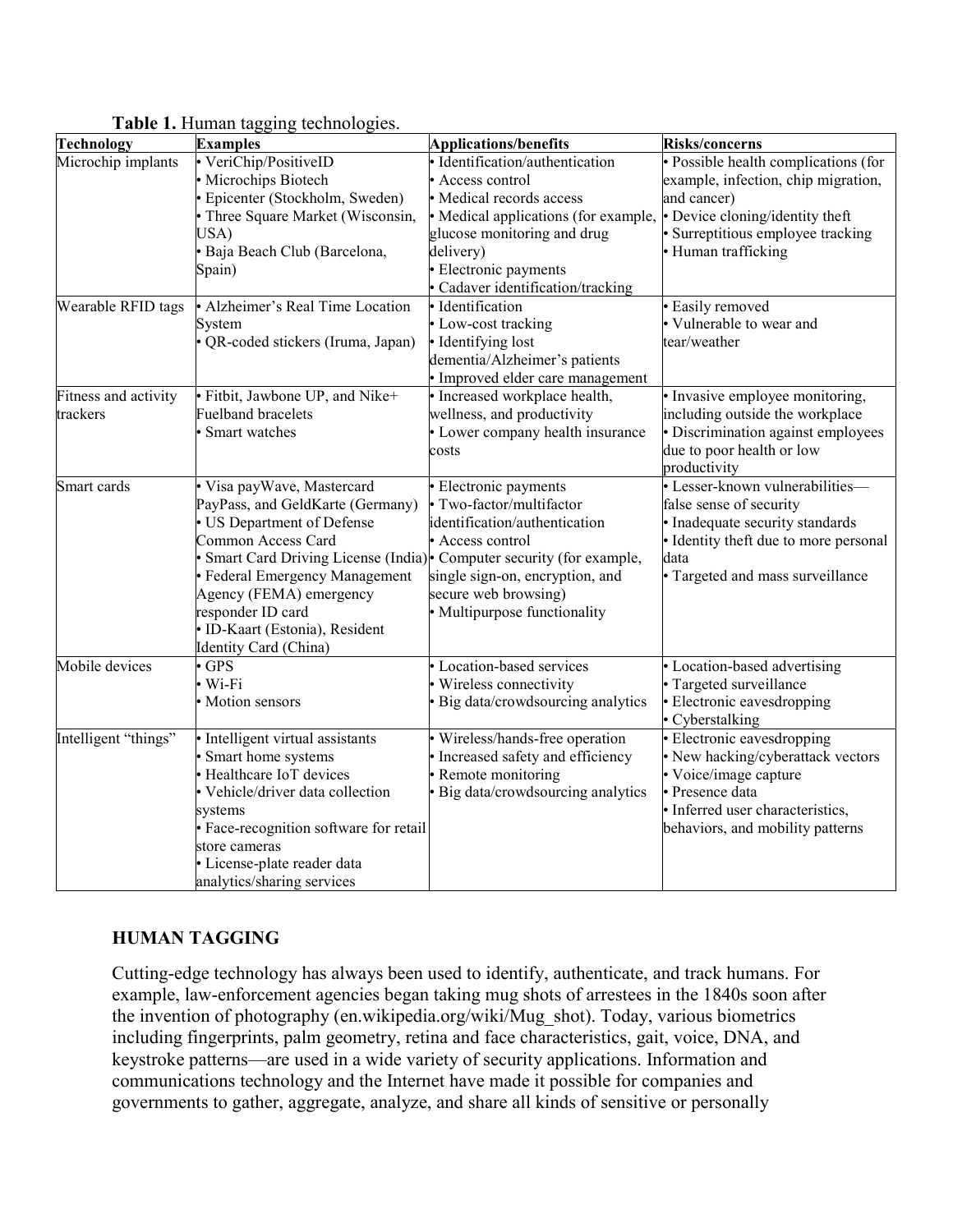identifiable information including full names, background and genetic data (birthplace, birth date, gender, race/ethnicity), Social Security/national ID numbers; relatives and contacts; driver's license, license plate, and vehicle registration numbers; passport numbers and travel histories; addresses and phone numbers; financial account numbers and transaction histories; tax records; IP addresses, login names, email addresses, device MAC numbers, and web browsing histories; criminal and court records; social media use, including forum postings and uploaded documents, photos, and videos; and consumption habits.

Table 1 list several technologies being used to identify, authenticate, and track users on the move either in public or within a space such as a home, office, care facility, or store. Some of these technologies are relatively new, while others have been around for a while but are being repurposed—in some cases without our knowledge or permission—for what we call human tagging.

## **Benefits**

Human tagging offers three main benefits to users and/or corporate or government entities.

First, human tagging reduces the reliance on traditional means of identification like driver's licenses, passports, and organization IDs. This not only increases convenience but can be critical in certain scenarios—for example, to identify a dead victim, an unconscious patient, or an uncooperative criminal suspect. Tagging can also provide more secure authentication and identity-based access control, such as admittance to a facility or access to credit or services.

Second, human tagging can be used to track users' whereabouts in real time—for example, to deliver location-based services or ascertain where certain individuals are or whether people in an area are authorized to be there. User behavior and mobility patterns can also be inferred from aggregated location data.

Third, human tagging can facilitate activities such as opening a locked door, operating a restricted device, and purchasing or checking out items because tags can be scanned or tracked quickly and easily—in some cases, automatically.

## **Concerns**

On the flip side, human tagging places a premium on security and efficiency at the expense of privacy. When people use their smart credit card, arrange an Uber lift, talk to Alexa, and walk through a store with cameras, are they aware of how much data about them is being collected and what is being shared with others? When should such technology be restricted or outlawed?

Furthermore, like any technology, human tagging can have unintended negative consequences. For example, microchip implants could lead to a new underground business in removing or swapping chips using minor surgery; location data from smartphones can be used for spying and stalking; and employers could use data from company-issued fitness and activity trackers to surreptitiously monitor and even discriminate against their workers.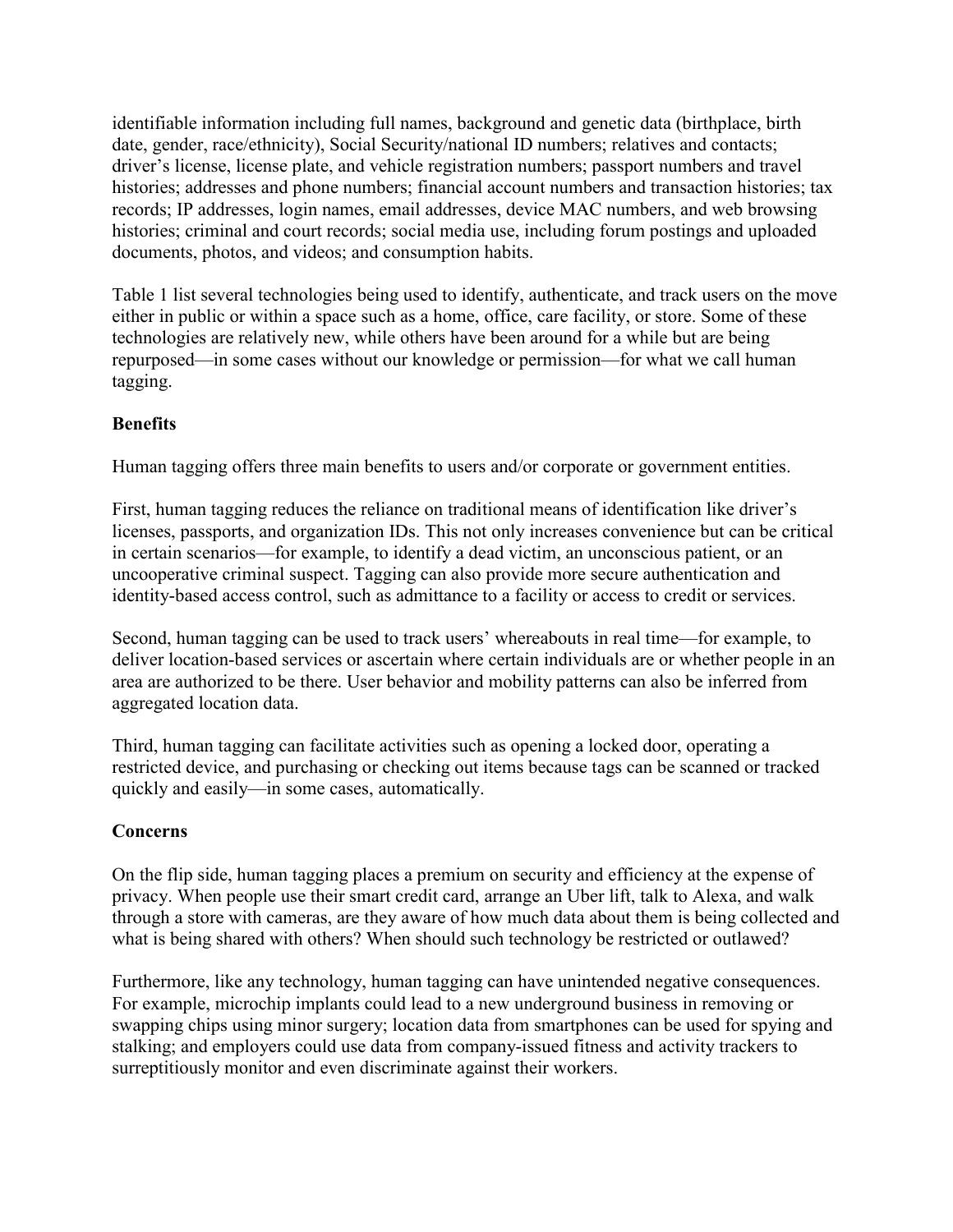## **MICROCHIP IMPLANTS**

Digital microchip implants have long been used to identify the ownership of pets and livestock. The success of this technology naturally led to exploring its use in people, especially for medical purposes.

In 2004, the US Food and Drug Administration (FDA) approved use of VeriChip, a glass-coated, rice grain–size RFID chip injected in the arm under the skin that, when exposed to a barcode scanner, links to a secure database containing information about the user. The chip was designed to save lives and reduce medical errors. For example, when linked to a health record database, it can provide crucial information to caregivers about a patient who can't speak, such as the existence of other implantable devices like a pacemaker or a chronic disease like diabetes. It can also help identify dementia patients who might wander off from a care facility.<sup>1</sup>

In 2010, after some early pilot projects, the Florida-based developer of VeriChip partnered with Innovations Avocare, which builds physician portals to health record databases, to incorporate the chip—renamed Positive ID—in the state's healthcare system.<sup>2</sup> However, concerns about patient privacy and possible health risks inhibited adoption, inducing the company to stop marketing the technology.<sup>3</sup> However, other companies, such as Microchips Biotech (microchipsbiotech.com), are continuing to develop chip implants for medical applications, such as storing and delivering drugs in lieu of using needles.

Chip implants are also used to authenticate user identities. In July 2004, Mexico's then attorney general, Rafael Macedo de la Concha, stated that he and 160 staff members had VeriChips implanted to control access to restricted rooms and sensitive documents related to the country's drug cartels.<sup>4</sup> The same year, a Barcelona country club offered VeriChip implants to members to access VIP lounges.<sup>5</sup> After the Hurricane Katrina disaster in August 2005, VeriChips were implanted in human cadavers to help identify and track victims.<sup>6</sup>

Another application of microchip implants is user convenience—that is, to serve as a substitute for keys and credit cards. In January 2015, Epicenter, a corporate innovation hub in Stockholm, Sweden, began implanting volunteer employees with a chip that enables them "to open doors, operate printers, or buy smoothies with a wave of the hand."7 In August 2017, a Wisconsin tech company became the first US company to offer similar hand-implanted chips.<sup>8</sup>

Criminals have discovered a more nefarious application for chip implants: human trafficking. In October 2015, an ER doctor at a major US hospital reported that one of his patients, a young woman forced into prostitution, had a GPS tracking device implanted in her side.<sup>9</sup>

## **WEARABLE RFID TAGS**

Wearable RFID tags in conjunction with installed or portable barcode scanners can be used to track people much like retailers use barcodes an RFID tags to track inventory in stores and warehouses.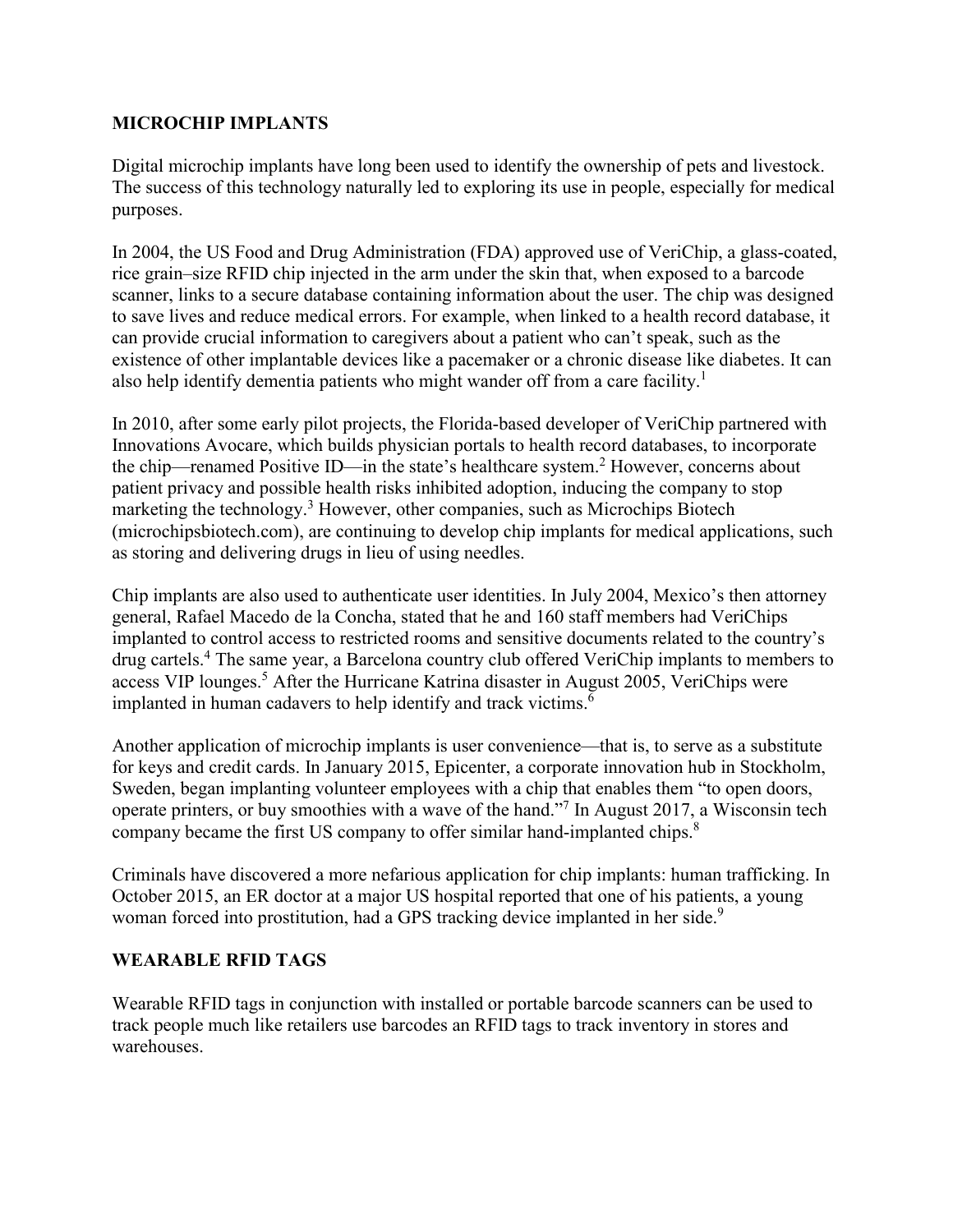In 2013, researchers at Universiti Putra Malaysia developed a prototype real-time location system using wearable RFID tags to track patients at an Alzheimer's care facility. The tags not only identify where residents are but reveal which areas they frequent and the routes they follow, information that can be used to better understand patient needs and enhance care management.<sup>10</sup>

In December 2016, the Japanese city of Iruma, near Tokyo, introduced a free service to track elderly people with dementia using tiny, water-resistant QR-coded stickers that attach to fingers and toes. If a wearer becomes lost, police can scan the QR code to obtain the person's identity and contact information.<sup>11</sup>

Unlike chip implants, wearable RFID tags don't require a surgical procedure with its attendant health risks. On the other hand, they're easily removed and exposed to the elements and thus less durable.

# **FITNESS AND ACTIVITY TRACKERS**

In recent years, employers have begun launching "wellness" programs and various health and productivity initiatives that encourage, reward, and even require employees to regularly wear devices like Fitbit and Jawbone UP wristbands. By monitoring employees' activity levels, weight, stress and sleep patterns, and other data, corporations seek to make their workforce healthier, reduce accidents, and keep insurance costs in check. Data analytics firm Tractica expects enterprise purchases of wearable devices to grow 108 percent annually from 2013 through 2020.12

Although such programs do benefit employees, they also raise significant privacy concerns including increasingly intrusive monitoring by employers, including outside the workplace, and potential discrimination (promotion opportunities, for example) against those deemed less fit or productive.13

## **SMART CARDS**

Chip-enabled smart cards are used around the world for numerous purposes including electronic payments (for example, credit and debit cards, fuel cards, public transit and toll-road cards, and phone payment cards), identification (for example, national ID cards, organization ID cards, healthcare ID cards, drivers' licenses, student ID cards, and e-passports), authorization (for example, to access pay TV or certain websites), and security (for example, government or military access control, disk encryption, computer login, and secure web browsing). The chip's memory can contain a wide variety of user information depending on the card's purpose.

Smart cards provide more powerful features and antifraud protections than traditional magnetic swipe cards, yet the potentially large quantity of data they contain puts users' privacy at greater risk should the card become compromised—for example, through a man-in-the-middle attack.14 In addition, the concentration of more and more functions in popular multipurpose cards makes it easier for companies or governments to keep tabs on user behavior.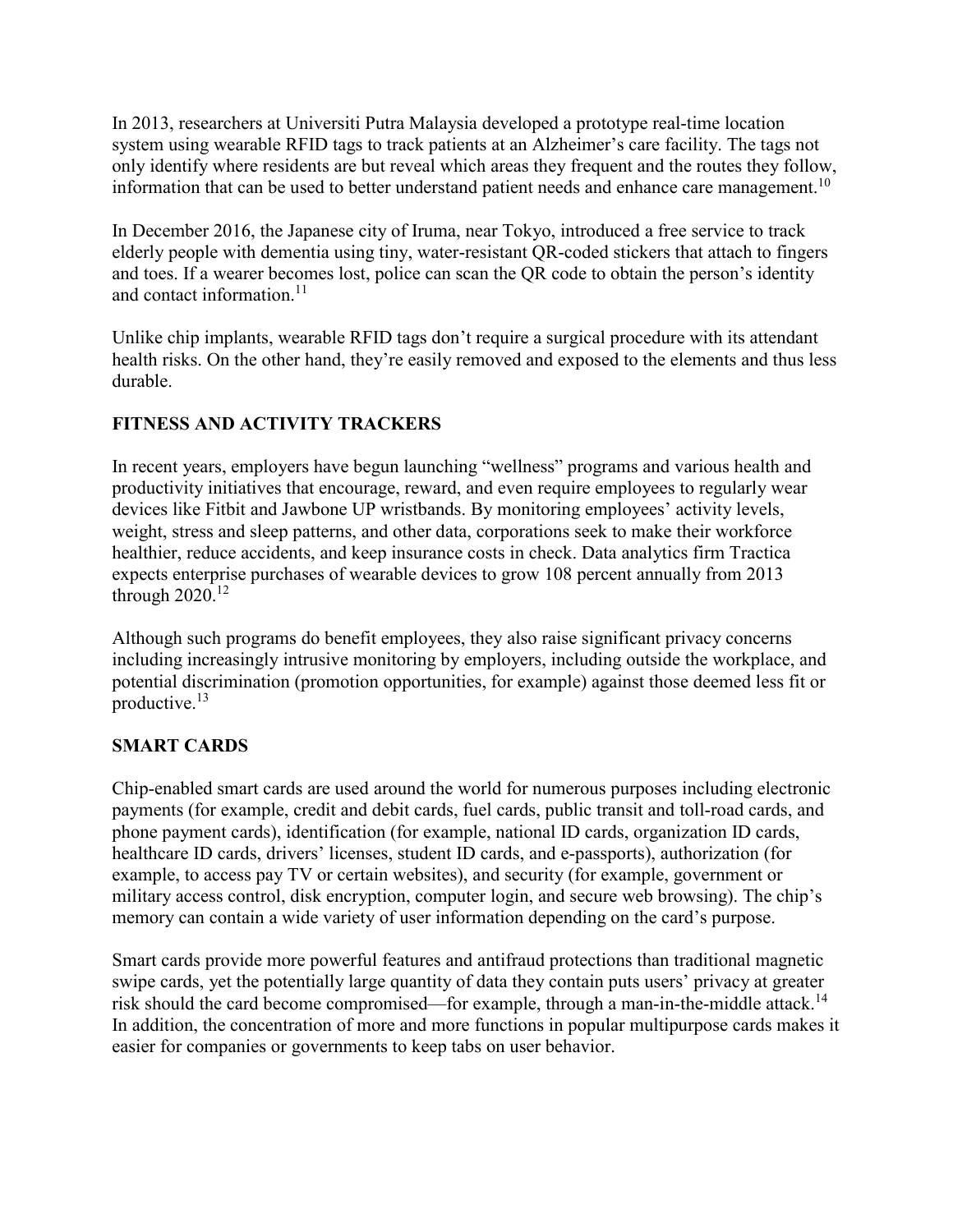A case in point is China's all-encompassing surveillance system, the Golden Shield Project, which was first implemented in 2007 in the southern city of Shenzhen. In conjunction with Internet censorship (the "Great Firewall"), email and cell phone monitoring, and the extensive deployment of police cameras with face-recognition software in public areas, all citizens will be required to carry residency cards with government-issued chips.<sup>15</sup>

*Data on the chip will include not just the citizen's name and address but also work history, educational background, religion, ethnicity, police record, medical insurance status and landlord's phone number. Even personal reproductive history will be included, for enforcement of China's controversial "one child" policy. Plans are being studied to add credit histories, subway travel payments and small purchases charged to the card.16*

By 2020, China also hopes to roll out its Social Credit System, which assigns a numerical rating to every adult based on factors such as financial standing, criminal record, and social media behavior.<sup>17</sup> One expert has described it as "Amazon's consumer tracking with an Orwellian political twist."18

# **MOBILE DEVICES**

Cell phones, laptops, car navigation systems, and other mobile technologies use GPS geolocation for various consumer applications such as driving directions, traffic and weather reports, ridesharing, dating, and nearby restaurant recommendations. However, location data can also be exploited without the user's knowledge to serve up ads for location-based services and for other questionable and possibly illegal purposes such as surveillance and cyberstalking. Aggregated over time, such data can reveal movements we might regard as private—for example, travel to a medical clinic or political demonstration.

Numerous companies have engaged in sketchy data collection and sharing practices. For example, in 2011, *The Wall Street Journal* reported that *iPhones* and Android phones secretly sent user location information to Apple and Google, respectively, as part of the companies' efforts to tap the multibillion-dollar location-based services market.<sup>19</sup> The same year, a security blogger revealed that Nissan transmitted the location, speed, and destination of its Leaf brand cars to websites that other users could access through a built-in RSS reader.<sup>20</sup> A recent Carnegie Mellon University study found that user location data was shared with social networking sites like Facebook and e-commerce sites like Groupon thousands of times a week.<sup>21</sup>

Controversy has swirled over the warrantless use of International Mobile Subscriber Identity (IMSI) catchers, colloquially known as stingrays, by federal, state, and local law enforcement agencies to help identify, track, and apprehend criminal suspects.<sup>22</sup> These devices are essentially cell-tower simulators that trick target phones into connecting to them, making it possible to track the users' location and even eavesdrop on their conversations. Commercial IMSI catchers are largely sold to government agencies, but researchers have created low-cost versions, demonstrating that the technology is within reach of tech-savvy hobbyists or criminals.<sup>23</sup>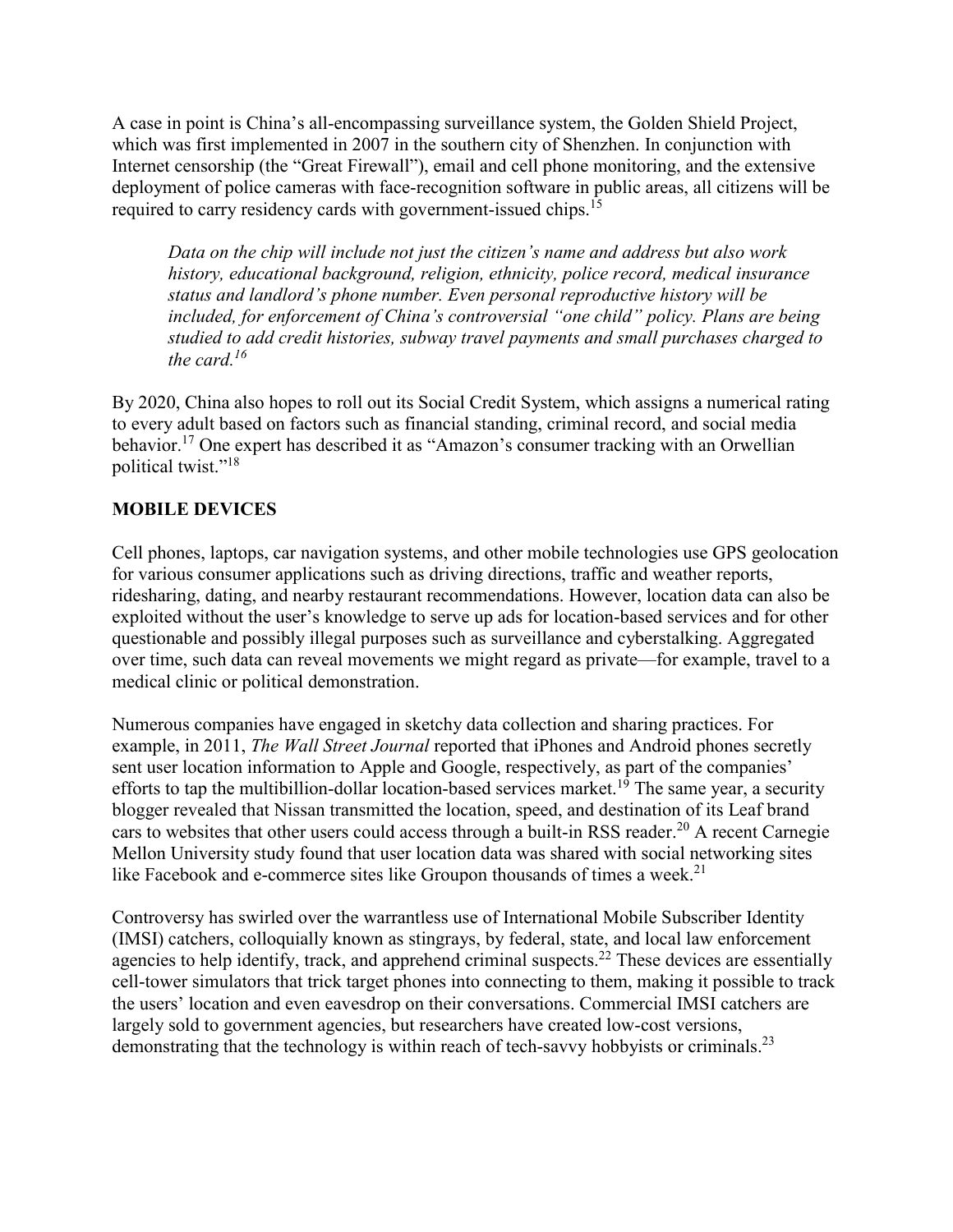GPS data can also be used by so-called "stalker apps."24 Some of these apps—like the nowdefunct Girls Around Me—combine such data with publicly available information from social media sites like Facebook and Twitter to lets users snoop on and send messages to strangers.<sup>25</sup> Other apps, like FlexiSPY, can be surreptitiously installed—by a parent or partner, for example—on a phone to track the user's location, listen to conversations, and look at texts and photos.<sup>26</sup>

Mobile device users' location can also be inferred less precisely, but still with a high degree of accuracy, through means other than GPS— namely, Wi-Fi signals<sup>27</sup> and smartphone motion sensors.<sup>28</sup>

# **INTELLIGENT "THINGS"**

The devices we interact with in the emerging Internet of Things (IoT) are becoming increasingly intelligent, just as the places we frequent are adding more powerful cameras and other sensors. All of these "things" record our presence, creating a data footprint, and might include software specifically designed to identify us, recognize us, or track our whereabouts.

Last month's Cybertrust column highlighted the ability of one such IoT technology—intelligent virtual assistants such as Amazon's Alexa and Google Assistant—to capture human voice commands and conversations.<sup>29</sup> Other intelligent devices record potentially sensitive information including what we put in our fridge, medicines we take, whether someone is at home, what we watch on TV, our electricity usage patterns, our driving habits, and so on. All of this data can be exploited for commercial purposes by device manufacturers and app developers; it's also less secure than consumers realize due to vulnerabilities in many IoT devices.

Both public and private spaces have a growing array of devices including motion sensors, microphones, and high-resolution cameras that record human activity. These devices are becoming ever-more powerful—for example, some high-end store surveillance systems employ the same face-recognition technology used by airports, banks, and casinos to alert store personnel to the presence of VIP customers and potential shoplifters.<sup>30</sup> In addition, data from multiple devices—for example, automated license-plate readers—can be fused to create a detailed picture of a person's movements over time and across different locations.<sup>31</sup>

# **PRIVACY LAWS AND HUMAN TAGGING**

In most countries, laws that govern the collection, storage, analysis, processing, reuse, and sharing of data were enacted decades ago and thus fail to adequately address the privacy challenges associated with human tagging technologies. Here we look at some recent legislative, regulatory, and judicial responses to these challenges in the EU, the US, and China.

## **European Union**

In June 2015, the British High Court ruled that authorities had to remove an electronic ankle tag attached to an imam suspected of recruiting for al-Shabaab—a Somalia-based jihadi fundamentalist group designated as a terrorist organization by numerous countries including the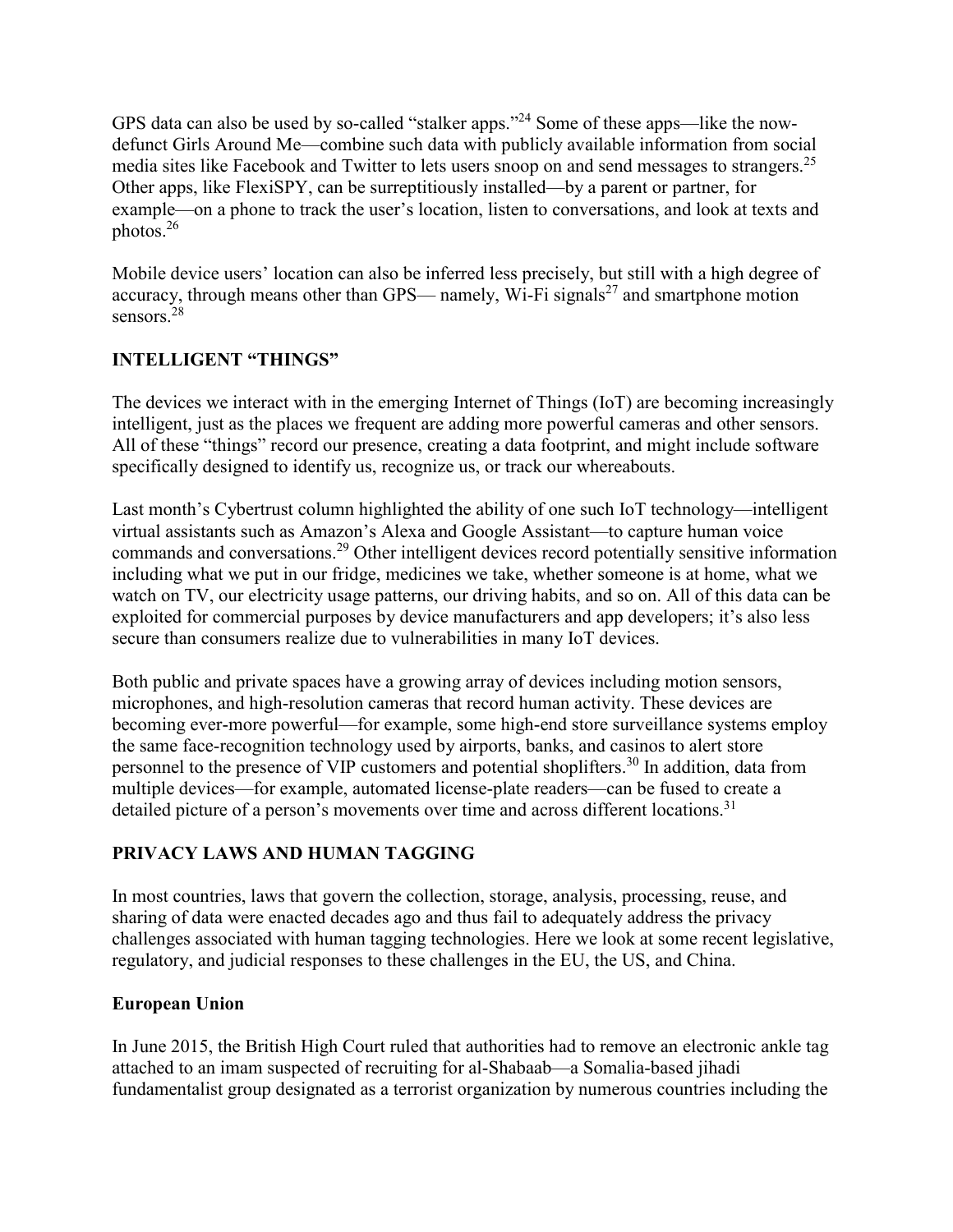UK, the US, Canada, and Australia—because it breached Article 3 of the European Convention on Human Rights, which prohibits "inhuman or degrading treatment or punishment."<sup>32</sup>

In November of the same year, the Dutch Data Protection Authority (DPA) published a report alleging that Nike's Nike+ Running app violated the country's privacy laws in two ways. First, the app, which can be synchronized with sensors in running shoes or other wearable devices to track distance traveled, speed, time, and calories burned, illegally collected user health data. Second, Nike failed to sufficiently inform users in its privacy notices about the types of personal data the app collected and processed; thus, users didn't give explicit consent.<sup>33</sup>

In March 2016, the DPA ruled that companies can't use fitness and activity trackers to monitor employees' wellness and productivity even with consent on the grounds that employees, due to their financial dependence on their employer, can't freely give consent. Moreover, it asserted that the data collected by such devices, such as movement and sleep patterns, is sensitive and personal and thus subject to the country's stringent data-protection legislation.<sup>34</sup> Other EU countries will likely follow the Netherlands's lead and enact similar measures.

In April 2016, the European Parliament approved the General Data Protection Regulation (GDPR; www.eugdpr.org), which goes into force in May 2018. Superseding the 1995 Data Protection Directive, GDPR aims to "protect all EU citizens from privacy and data breaches in an increasingly data-driven world that is vastly different from the time in which the 1995 directive was established."

GDPR significantly strengthens consent requirements:

*Companies will no longer be able to use long illegible terms and conditions full of legalese, as the request for consent must be given in an intelligible and easily accessible form, with the purpose for data processing attached to that consent. Consent must be clear and distinguishable from other matters and provided in an intelligible and easily accessible form, using clear and plain language. It must be as easy to withdraw consent as it is to give it.*

In addition, GDPR gives individuals the right to know "whether or not personal data concerning them is being processed, where and for what purpose." The "right to be forgotten" has been more precisely reworded as the "right to data erasure." Perhaps most importantly, GDPR legally mandates *privacy by design*: data-protection mechanisms must be incorporated into the design of systems rather than added later, and systems by default must collect only the minimum amount of personal data needed for a task and limit access to such data.

## **United States**

Unlike the EU, data-protection legislation in the US is piecemeal, with no overarching framework—separate federal and state laws applies to different, narrowly defined types of personal data.35 The US Health Insurance Portability and Accountability Act of 1996 does broadly restrict access to and the dissemination of personal health records, but such data is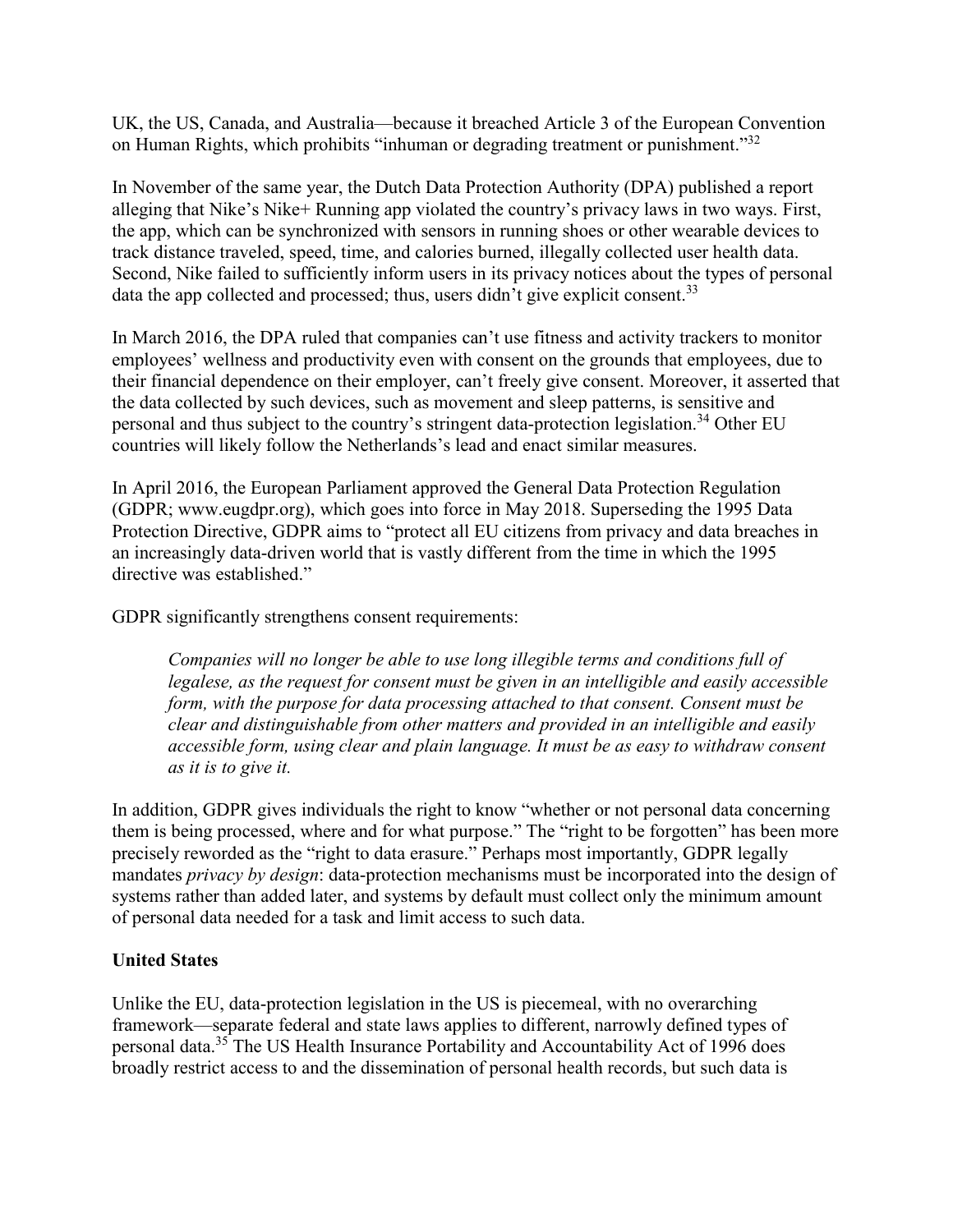limited to that collected by healthcare providers such as doctors, hospitals, and nursing homes and to health insurers; HIPAA doesn't apply to health information collected by wearables.<sup>36</sup>

Some efforts are underway that might leading to stronger regulatory protections of personal and sensitive data. In January 2017, the Federal Trade Commission released a report on cross-device tracking, in which companies associate data collected on the same consumer from multiple Internet-based devices including wearables.<sup>37</sup> The report outlines best practices and recommends that companies "(1) be transparent about their data collection and use practices; (2) provide choice mechanisms that give consumers control over their data; (3) provide heightened protections for sensitive information, including health, financial, and children's information; and (4) maintain reasonable security of collected data."

In the wake of the FDA's approval of microchip implants, four states alarmed by the future prospect of mandatory use of such technology—Wisconsin, North Dakota, California, and Oklahoma—passed laws prohibiting companies and government entities from forcing a person to have RFID chips implanted under the skin; similar legislation is pending in Nevada.<sup>38</sup>

Many states have enacted laws protecting user location data privacy rights.<sup>39</sup> Although no federal statutes currently exist, several bills have been proposed to address the issue including the Location Privacy Protection Act, the Online Communications and Geolocation Protection Act, the Geolocation Privacy and Surveillance Act, and the Transportation Appropriations Act, which has a provision regarding vehicle GPS data (www.gps.gov/policy/legislation/gps-act).

## **China**

Given China's emphasis on infrastructure security and cybercontrol to maintain social stability and political unity, the country provides a relatively lower level of privacy protection for user data compared to the EU and US.40 In June 2017, a new Cybersecurity Law went into effect that standardizes the collection and usage of personal data by network operators, including a requirement to inform and obtain consent from users, and criminalizes the unauthorized disclosure of data. However, the law is vague as to what constitutes personal data or what a network operator is, and has ambiguous mandates such as network operators must "obey social norms and commercial ethics." In addition, data on Chinese citizens must be stored on domestic servers, making government surveillance easier.  $41,42$ 

Human tagging offers many tangible social benefits including greater convenience and security protection, new types of location-based applications in a variety of sectors, and a source of big data that can yield novel insights into human behavior. Governments, corporations, and individuals all have something to gain. However, these technologies also pose considerable privacy risks, and their ultimate value will depend on the sophistication and awareness of users; the goals, resourcefulness, and ethics of the organizations that deploy them; and the laws, regulations, and policy guidelines that govern their use.43,44 Human tagging can be used for noble or ignoble purposes, and whether it will become a new means of "staying connected," a tool of mass surveillance, or both remains an open question.<sup>45</sup>

#### **REFERENCES**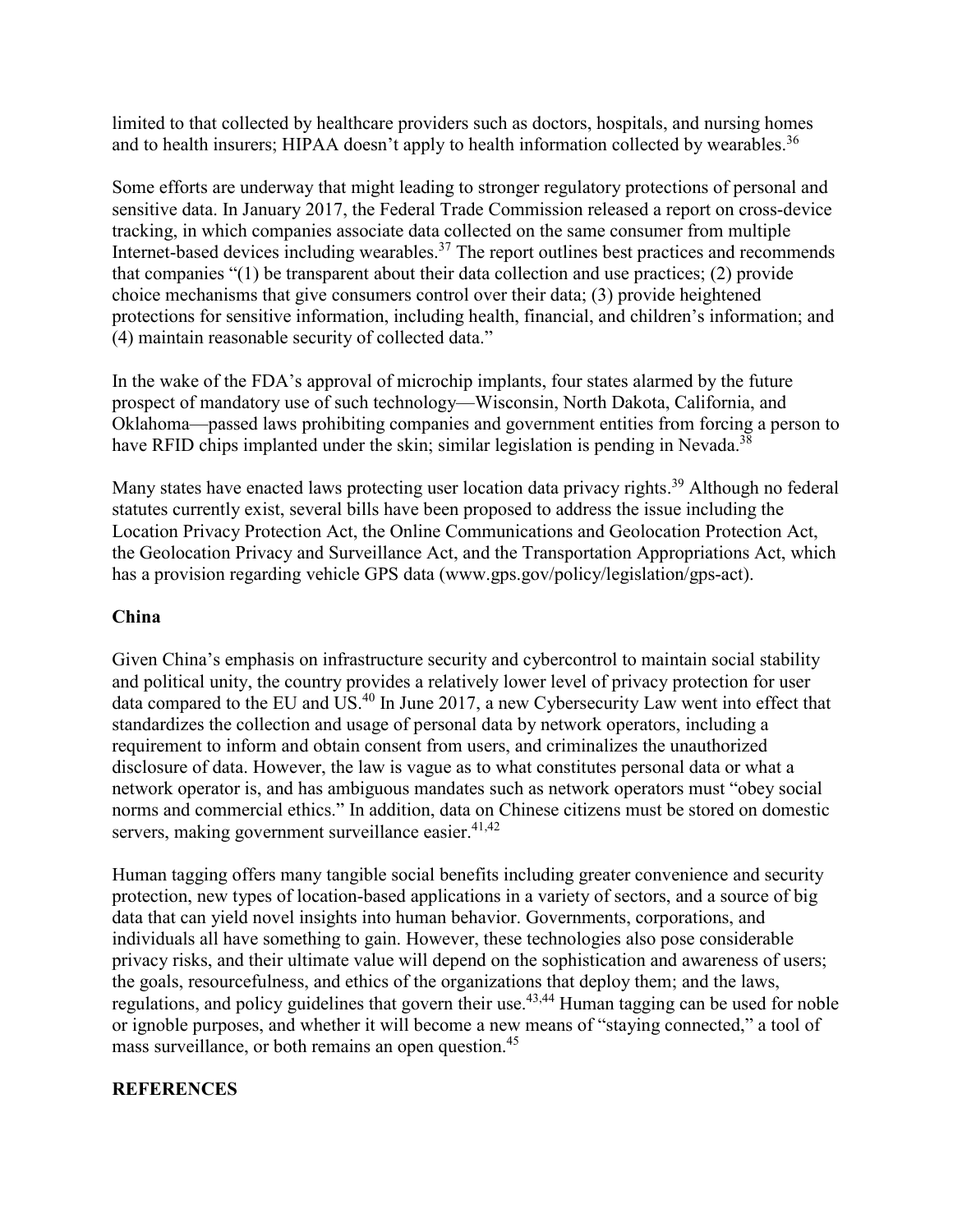1. L. Sullivan, "FDA Approves RFID Tags for Humans," *InformationWeek*, 14 Oct. 2004; [www.informationweek.com/fda-approves-rfid-tags-for-humans/d/d-id/1027823?](http://www.informationweek.com/fda-approves-rfid-tags-for-humans/d/d-id/1027823).

2. J. Edwards, "PositiveID Deal Advances Use of Microchip Implants in Florida Health System," CBS News, 3 Dec. 2009; [www.cbsnews.com/news/positiveid-deal-advances-use-of-microchip](http://www.cbsnews.com/news/positiveid-deal-advances-use-of-microchip-implants-in-florida-health-system)[implants-in-florida-health-system.](http://www.cbsnews.com/news/positiveid-deal-advances-use-of-microchip-implants-in-florida-health-system)

3. J. Edwards, "Down with the Chip: PositiveID Axes Its Scary Medical Records Implant," CBS News, 17 Sept. 2010; [www.cbsnews.com/news/down-with-the-chip-positiveid-axes-its-scary](http://www.cbsnews.com/news/down-with-the-chip-positiveid-axes-its-scary-medical-records-implant)[medical-records-implant.](http://www.cbsnews.com/news/down-with-the-chip-positiveid-axes-its-scary-medical-records-implant)

4. W. Weissert, "Microchips Implanted in Mexican Officials," NBC News, 14 July 2004; www.nbcnews.com/id/5439055/ns/technology and science-tech and gadgets/t/microchips[implanted-mexican-officials.](http://www.nbcnews.com/id/5439055/ns/technology_and_science-tech_and_gadgets/t/microchips-implanted-mexican-officials)

5. S. Morton, "Barcelona Clubbers Get Chipped," BBC News, 29 Sept. 2004; news.bbc.co.uk/1/hi/technology/3697940.stm.

6. M. Kanellos, "RFID Chips Used to Track Dead after Katrina," CNET News, 16 Sept. 2005; [www.cnet.com/news/rfid-chips-used-to-track-dead-after-katrina.](http://www.cnet.com/news/rfid-chips-used-to-track-dead-after-katrina)

7. J. Brooks, "A Swedish Company Has Started Implanting Microchips under its Employees' Skin," *Business Insider*, 5 Apr. 2017; [www.businessinsider.com/startup-workers-wearing](http://www.businessinsider.com/startup-workers-wearing-microchips-2017-4)[microchips-2017-4.](http://www.businessinsider.com/startup-workers-wearing-microchips-2017-4)

8. M. Astor, "Microchip Implants for Employees? One Company Says Yes," *The New York Times*, 25 July 2017; [www.nytimes.com/2017/07/25/technology/microchips-wisconsin](http://www.nytimes.com/2017/07/25/technology/microchips-wisconsin-company-employees.html)[company-employees.html.](http://www.nytimes.com/2017/07/25/technology/microchips-wisconsin-company-employees.html)

9. D. Gorenstein, "Health Care Takes on the Fight against Trafficking," *Marketplace*, 2 Mar. 2016; [www.marketplace.org/2016/03/02/health-care/health-care-takes-fight-against-trafficking.](http://www.marketplace.org/2016/03/02/health-care/health-care-takes-fight-against-trafficking)

10. M.F. Abuhan et al., "Tracking Elderly Alzheimer's Patient Using Real Time Location System," 2013; [www.spp-j.com/spp/1-1/spp.2013.11A0002.](http://www.spp-j.com/spp/1-1/spp.2013.11A0002)

11. "Japan Tracks Dementia Patients with QR Codes Attached to Fingernails," BBC News, 8 Dec. 2016; [www.bbc.com/news/world-asia-38247437.](http://www.bbc.com/news/world-asia-38247437)

12. P. Olson, "More Bosses Expected to Track Their Staff through Wearables in the Next 5 Years," *Forbes*, 1 June 2015; [www.forbes.com/sites/parmyolson/2015/06/01/wearables](http://www.forbes.com/sites/parmyolson/2015/06/01/wearables-employee-tracking/#32b0831e4ece)[employee-tracking/#32b0831e4ece.](http://www.forbes.com/sites/parmyolson/2015/06/01/wearables-employee-tracking/#32b0831e4ece)

13. I. Manohka, "Why the Rise of Wearable Tech to Monitor Employees Is Worrying," *The Independent*, 4 Jan. 2017; [www.independent.co.uk/life-style/gadgets-and-tech/why-the-rise-of](http://www.independent.co.uk/life-style/gadgets-and-tech/why-the-rise-of-wearable-tech-to-monitor-employees-is-worrying-a7508656.html)[wearable-tech-to-monitor-employees-is-worrying-a7508656.html.](http://www.independent.co.uk/life-style/gadgets-and-tech/why-the-rise-of-wearable-tech-to-monitor-employees-is-worrying-a7508656.html)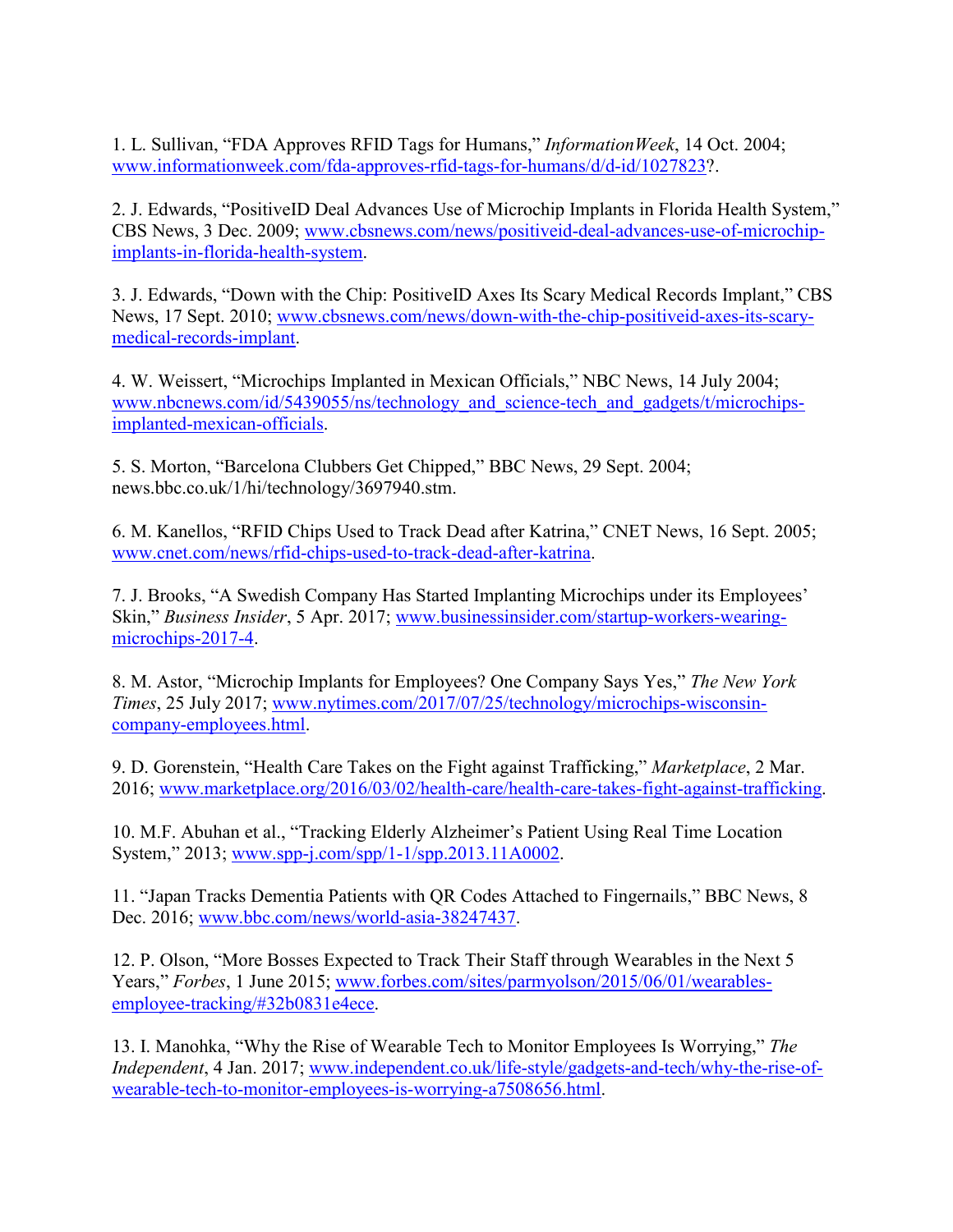14. A. Greenberg, "X-ray Scans Expose an Ingenious Chip-and-Pin Card Hack," *Wired*, 10 Oct. 2015; [www.wired.com/2015/10/x-ray-scans-expose-an-ingenious-chip-and-pin-card-hack.](http://www.wired.com/2015/10/x-ray-scans-expose-an-ingenious-chip-and-pin-card-hack)

15. F. McCreery, "But at What Cost? Shenzhen, China and the Social Implications of Urban 'Success'," *Anthrojournal*, 14 Jan. 2012; anthrojournal.com/issue/may/article/but-at-what-costshenzhen-china-and-the-social-implications-of-urban-success1.

16. K. Bradsher, "China Enacting a High-Tech Plan to Track People," *The New York Times*, 12 Aug. 2007;

[www.nytimes.com/2007/08/12/business/worldbusiness/12security.html?pagewanted=print.](http://www.nytimes.com/2007/08/12/business/worldbusiness/12security.html?pagewanted=print)

17. M. FlorCruz, "China to Use Big Data to Rate Citizens in New 'Social Credit System,'" *Int'l Business Times*, 28 Apr. 2015; [www.ibtimes.com/china-use-big-data-rate-citizens-new-social](http://www.ibtimes.com/china-use-big-data-rate-citizens-new-social-credit-system-1898711)[credit-system-1898711.](http://www.ibtimes.com/china-use-big-data-rate-citizens-new-social-credit-system-1898711)

18. F. Obbema, M. Vlaskamp, and M. Persson, "China Rates Its Own Citizens—Including Online Behaviour," *de Volksrant*, 25 Apr. 2015; [www.volkskrant.nl/buitenland/china-rates-its](http://www.volkskrant.nl/buitenland/china-rates-its-own-citizens-including-online-behaviour%7Ea3979668)[own-citizens-including-online-behaviour~a3979668.](http://www.volkskrant.nl/buitenland/china-rates-its-own-citizens-including-online-behaviour%7Ea3979668)

19. J. Angwin and J. Valentino-DeVries, "Apple, Google, Collect User Data," *The Wall Street J.*," 22 Apr. 2011; [www.wsj.com/articles/SB10001424052748703983704576277101723453610.](http://www.wsj.com/articles/SB10001424052748703983704576277101723453610)

20. D. Storm, "Nissan Leaf Secretly Leaks Driver Location, Speed to Websites," *Computerworld*, 14 June 2011; [www.computerworld.com/article/2470123/endpoint](http://www.computerworld.com/article/2470123/endpoint-security/nissan-leaf-secretly-leaks-driver-location--speed-to-websites.html)[security/nissan-leaf-secretly-leaks-driver-location--speed-to-websites.html.](http://www.computerworld.com/article/2470123/endpoint-security/nissan-leaf-secretly-leaks-driver-location--speed-to-websites.html)

21. B. Spice, "Carnegie Mellon Study Shows People Act to Protect Privacy When Told How Often Phone Apps Share Personal Information," CMU School of Computer Science News, 23 Mar. 2015; [www.cs.cmu.edu/news/carnegie-mellon-study-shows-people-act-protect-privacy](http://www.cs.cmu.edu/news/carnegie-mellon-study-shows-people-act-protect-privacy-when-told-how-often-phone-apps-share-personal-information)[when-told-how-often-phone-apps-share-personal-information.](http://www.cs.cmu.edu/news/carnegie-mellon-study-shows-people-act-protect-privacy-when-told-how-often-phone-apps-share-personal-information)

22. R. Gallagher, "Meat the Machines That Steal Your Phone's Data," *Ars Technica*, 25 Sept. 2013; arstechnica.com/tech-policy/2013/09/meet-the-machines-that-steal-your-phones-data.

23. B. Schneier, "The Further Democratization of Stingray," blog, 27 Apr. 2015; [www.schneier.com/blog/archives/2015/04/the\\_further\\_dem\\_1.html.](http://www.schneier.com/blog/archives/2015/04/the_further_dem_1.html)

24. A. Cohen, "Will 'Stalking Apps' Be Stopped?," *Time*, 4 Feb. 2013; ideas.time.com/2013/02/04/will-stalking-apps-be-stopped.

25. I. Paul, "Girls Around Me App Voluntarily Pulled after Privacy Backlash," *PCWorld*, 2 Apr. 2015;

[www.pcworld.com/article/252996/girls\\_around\\_me\\_app\\_voluntarily\\_pulled\\_after\\_privacy\\_back](http://www.pcworld.com/article/252996/girls_around_me_app_voluntarily_pulled_after_privacy_backlash.html) [lash.html.](http://www.pcworld.com/article/252996/girls_around_me_app_voluntarily_pulled_after_privacy_backlash.html)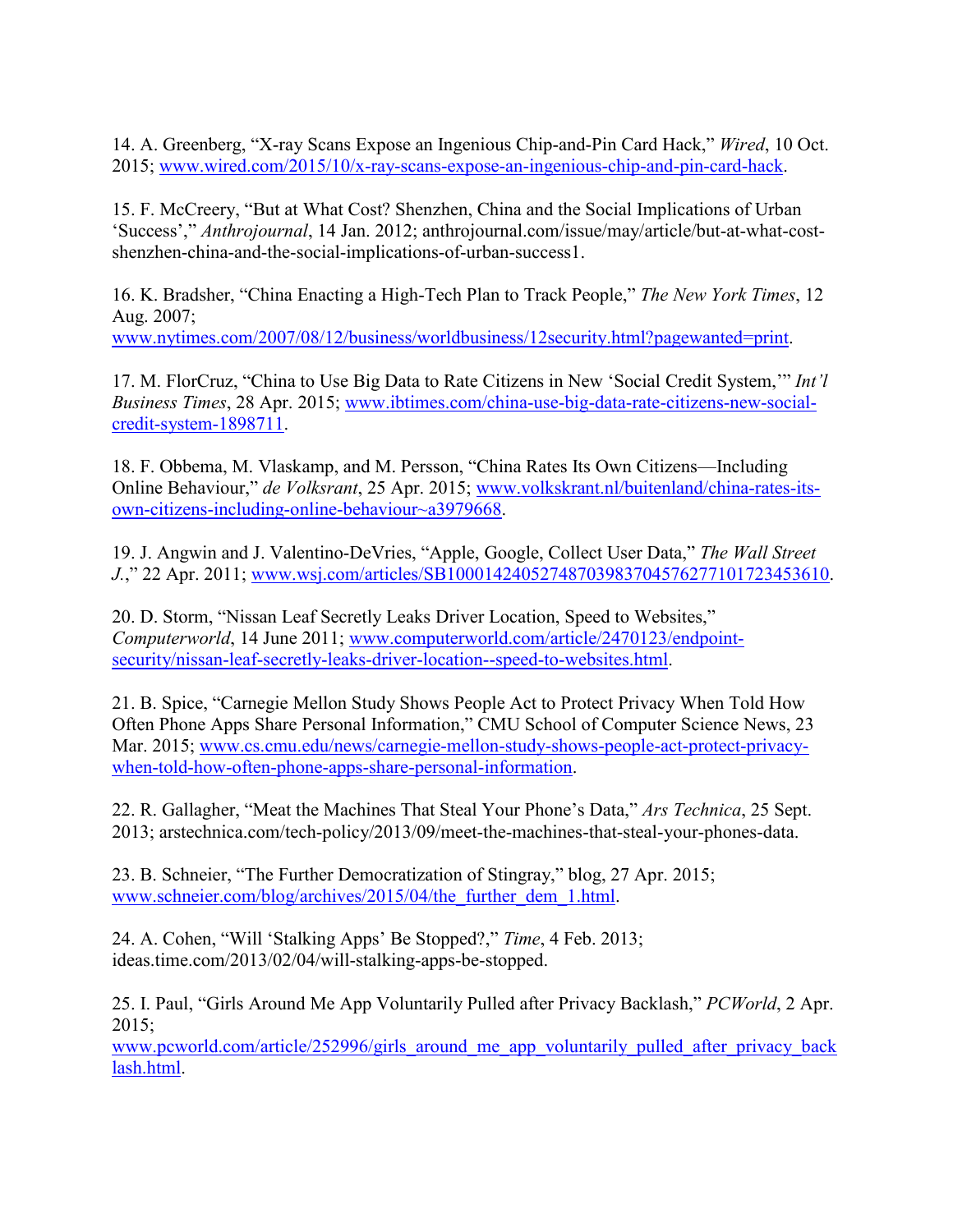26. P. Cain, "Is a Stalker Spying on You through Your Phone? Here's What to Look for," Global News, 28 Sept. 2016; globalnews.ca/news/2966238/is-a-stalker-spying-on-you-through-yourphone-heres-what-to-look-for.

27. P. Sapiezynski et al., "Tracking Human Mobility Using Wi-Fi Signals," *PLoS ONE*, vol. 10, no. 7, 2015, e0130824; doi.org/10.1371/journal.pone.0130824.

28. J. Hua, Z. Shen, and S. Zhong, "We Can Track You if You Take the Metro: Tracking Metro Riders Using Accelerometers on Smartphones," *IEEE Trans. Information Forensics and Security*, vol. 12, no. 2, 2017, pp. 286–297.

29. H. Chung et al., "'Alexa, Can I Trust You?,'" *Computer*, vol. 50, no. 9, 2017, pp. 100–104.

30. C. Frey, "Revealed: How Facial Recognition Has Invaded Shops—and Your Privacy," *The Guardian*, 3 Mar. 2016; [www.theguardian.com/cities/2016/mar/03/revealed-facial-recognition](http://www.theguardian.com/cities/2016/mar/03/revealed-facial-recognition-software-infiltrating-cities-saks-toronto)[software-infiltrating-cities-saks-toronto.](http://www.theguardian.com/cities/2016/mar/03/revealed-facial-recognition-software-infiltrating-cities-saks-toronto)

31. American Civil Liberties Union, *You Are Being Tracked: How License Plate Readers Are Being Used to Record Americans' Movements*, July 2013; [www.aclu.org/files/assets/071613](http://www.aclu.org/files/assets/071613-aclu-alprreport-opt-v05.pdf) [aclu-alprreport-opt-v05.pdf.](http://www.aclu.org/files/assets/071613-aclu-alprreport-opt-v05.pdf)

32. P. Dominiczak and E. Gosden, "Terror Suspect's Tag 'Violates His Human Rights,'" *The Telegraph*, 19 June 2015; [www.telegraph.co.uk/news/uknews/terrorism-in-the](http://www.telegraph.co.uk/news/uknews/terrorism-in-the-uk/11687979/Terror-suspects-tag-violates-his-human-rights.html)[uk/11687979/Terror-suspects-tag-violates-his-human-rights.html.](http://www.telegraph.co.uk/news/uknews/terrorism-in-the-uk/11687979/Terror-suspects-tag-violates-his-human-rights.html)

33. Proskauer Rose LLP, "Dutch Privacy Watchdog to Nike—You Can't Just Do It," 29 Feb. 2016; [www.lexology.com/library/detail.aspx?g=cad25150-7d5c-47a6-976d-986234750f51.](http://www.lexology.com/library/detail.aspx?g=cad25150-7d5c-47a6-976d-986234750f51)

34. R. Chirgwin, "Don't Snoop on Staff via Wearables, Says Dutch Privacy Agency," *The Register*, 9 Mar. 2016; [www.theregister.co.uk/2016/03/09/dont\\_snoop\\_on\\_staff\\_via\\_wearables.](http://www.theregister.co.uk/2016/03/09/dont_snoop_on_staff_via_wearables)

35. "Should the U.S. Adopt European-Style Data-Privacy Protections?," *The Wall Street J.*, 10 Mar. 2013; [www.wsj.com/articles/SB10001424127887324338604578328393797127094.](http://www.wsj.com/articles/SB10001424127887324338604578328393797127094)

36. G. Gross, "Privacy Protections for Wearable Devices Are Weak, Study Says," CSO, 15 Dec. 2016; [www.csoonline.com/article/3151006/security/privacy-protections-for-wearable-devices](http://www.csoonline.com/article/3151006/security/privacy-protections-for-wearable-devices-are-weak-study-says.html)[are-weak-study-says.html.](http://www.csoonline.com/article/3151006/security/privacy-protections-for-wearable-devices-are-weak-study-says.html)

37. Federal Trade Commission, *Cross-Device Tracking*, staff report, Jan. 2017; [www.ftc.gov/system/files/documents/reports/cross-device-tracking-federal-trade-commission](http://www.ftc.gov/system/files/documents/reports/cross-device-tracking-federal-trade-commission-staff-report-january-2017/ftc_cross-device_tracking_report_1-23-17.pdf)[staff-report-january-2017/ftc\\_cross-device\\_tracking\\_report\\_1-23-17.pdf.](http://www.ftc.gov/system/files/documents/reports/cross-device-tracking-federal-trade-commission-staff-report-january-2017/ftc_cross-device_tracking_report_1-23-17.pdf)

38. L. Hohmann, "Lawmaker Wants to Ban Forced Microchip Implants, Markings," *WND*, 19 Feb. 2017; mobile.wnd.com/2017/02/lawmaker-wants-to-ban-forced-microchip-implantsmarkings.